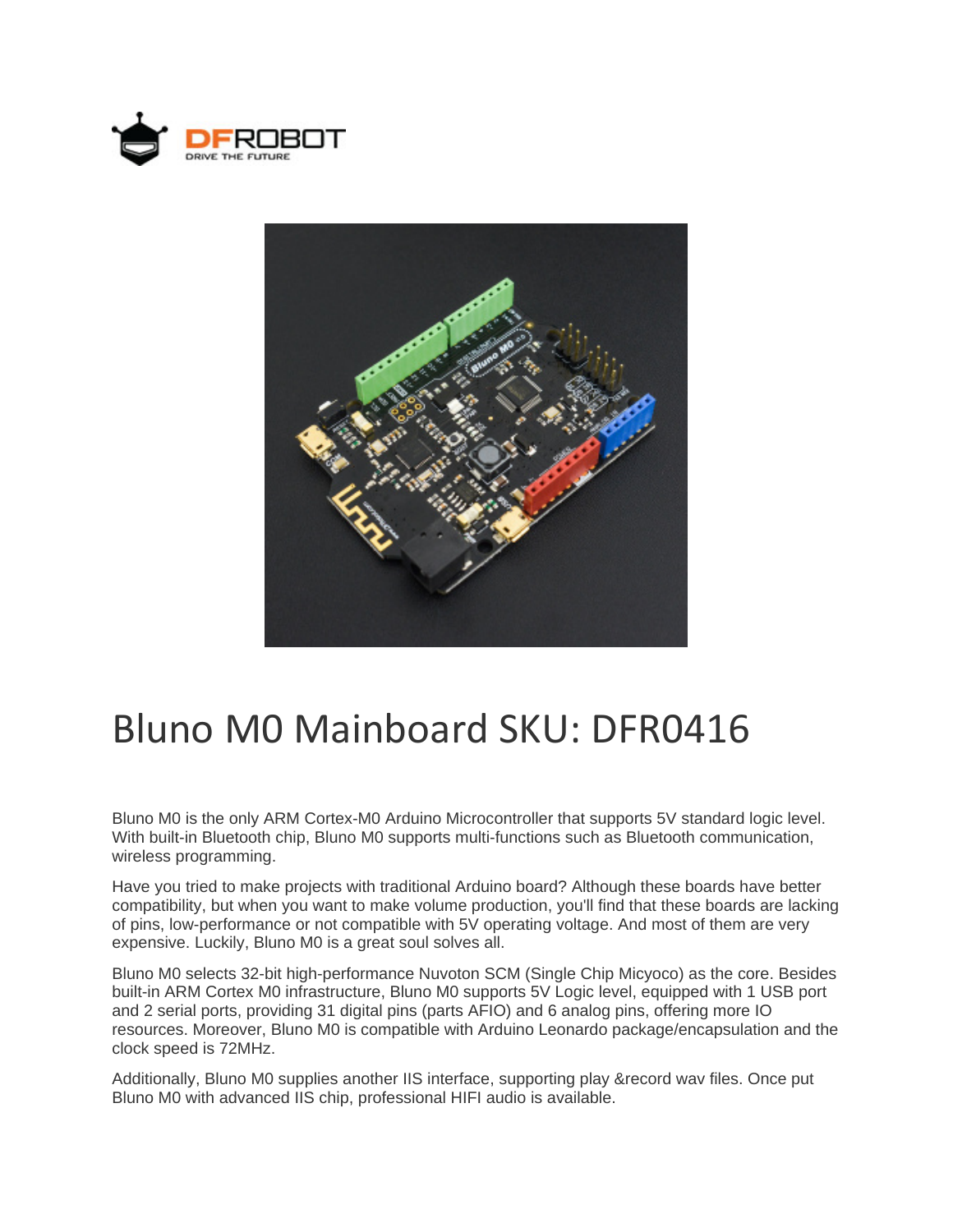#### **NOTE**:

Different from official Arduino M0, Bluno M0 adopts a unique chip solution which should be installed independently. It supports Windows, Linux and MAC.

The default IDE version should be 1.6.0 and above, other versions should be modified according to FAQ instructions.

### Features

- Arduino IDE Compatible
- 32-Bit 72MHz Cortex-M0
- Supports 5V reference voltage
- Supports standard IIS audio interface
- Support USB and dual physical hardware serial port
- Compatible with Leonardo pin packages
- Support wireless programming upload code
- Support Windows / Linux / Mac

### Specification

- Microcontrollers: Nuvoton NUC123ZD4AN0 (Cortex M0)
- Clock Speed: 72MHz
- Operating Voltage: 5V
- Recommended Input Voltage: 7-12V
- Limited input voltage: 6-20V
- Digital I/O Pins: 31
- Analog input Pins: 6
- External Interrupt: 2 (D2, D3)
- SRAM: 20K
- Flash: 68K (of which 12 KB used by bootloader, 55K used by the user code area, 1K used by EEPROM)
- EEPROM: 1K
- SPI: 1 port (D14, D15, D16)
- $\bullet$  IIC / I2C: 1 port (D2, D3)
- USB COM port: 1 (Serial)
- USB Serial port: 1 (USBSerial)
- BLuetooth Serial port: Serial (USB COM port, Bluetooth and Hardware Serial Port 1 share the same port: Serial)
- Hardware serial port: 2 (Serial, Serial2) Serial D0 (Rx1) and D1 (Tx1) Serial2 D24 (Rx2) and D25 (Tx2)
- Size: 68.5 \* 53.4 mm/ 2.69 \* 2.10 inches
- Weight: 30g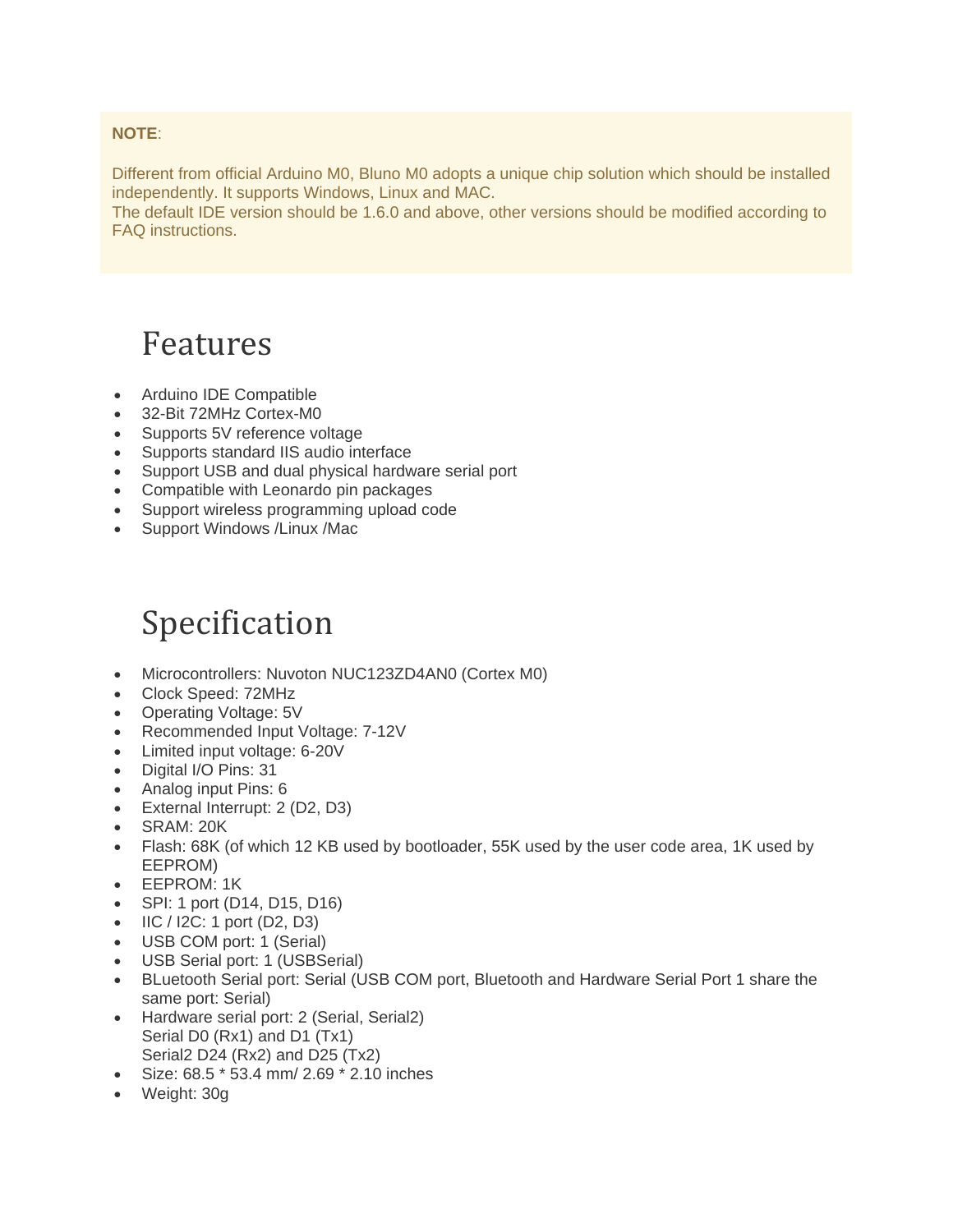### Board Overview



Bluno M0 Mainboard (Arduino Compatible)

|                | <b>NumLabel</b>       | <b>Description</b>                                                                                                                      |
|----------------|-----------------------|-----------------------------------------------------------------------------------------------------------------------------------------|
| 1              | <b>USB COM Port</b>   | USB Power; Program downloading port; Serial port<br>(USB COM port, Bluetooth and Hardware Serial Port 1 share the<br>same port: Serial) |
| 2              | <b>Power Supply</b>   | DC 2.1 power supply port                                                                                                                |
| 3              | Digital IO<br>D0~D13  | Digital IO D0~D13 (Leonardo Compatible)                                                                                                 |
| $\overline{4}$ | Digital IO<br>D24~D31 | Digital IO D24~D31                                                                                                                      |
| 5              | <b>SPI</b> Interface  | D14, D15, D16 (Pin Multiplexing)                                                                                                        |
| 6              | Analog A0~A5          | Analog A0~A5                                                                                                                            |
| $\overline{7}$ | <b>MCU</b>            | NUC123LD4AN0                                                                                                                            |
| 8              |                       | USB Serial Port USB Power; USB Serial Port(called USBSerial in code)                                                                    |

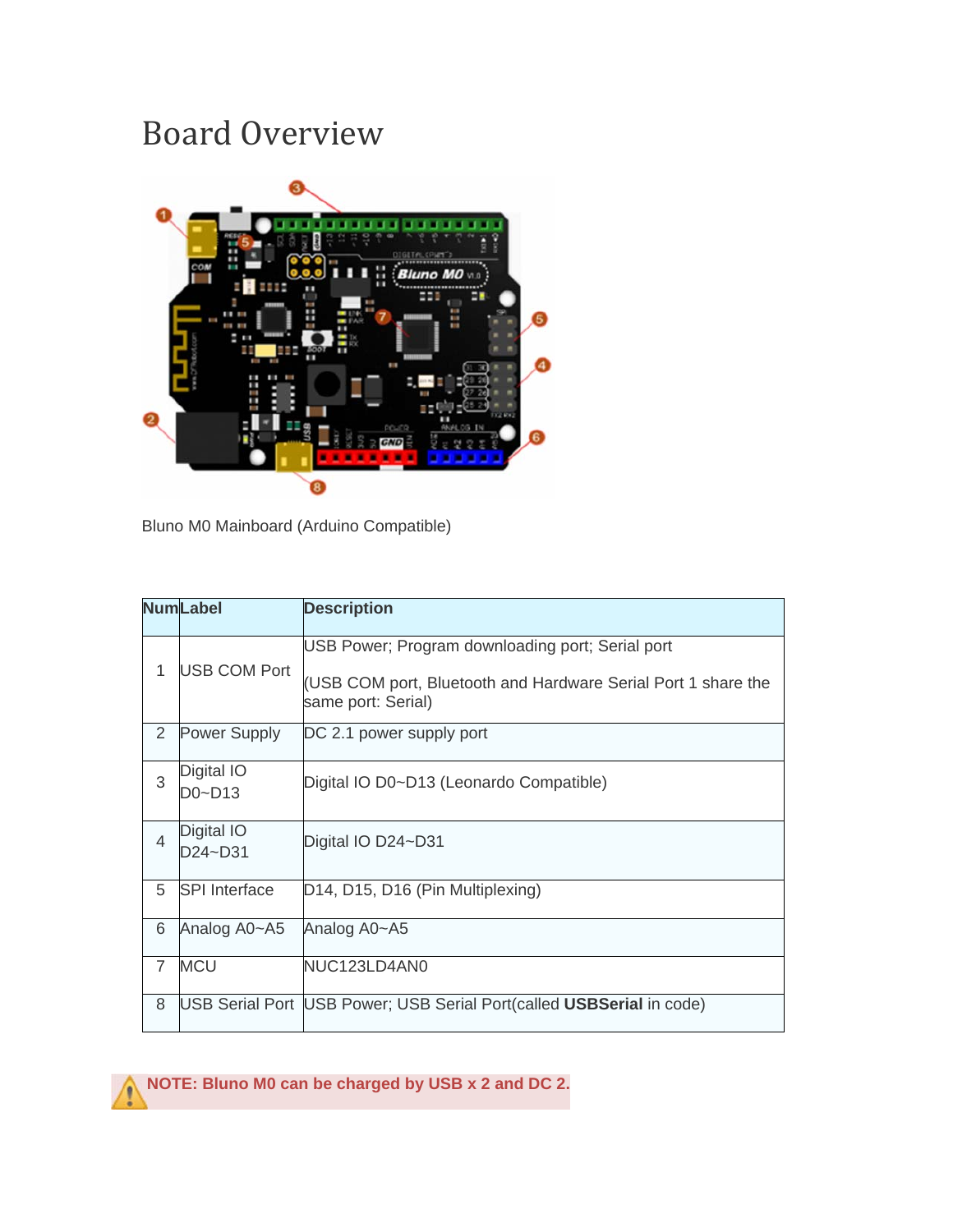# PinMap

| <b>Bluno M0 Pins</b> | IC pin          | <b>Multiplex</b> | <b>Note</b>      |
|----------------------|-----------------|------------------|------------------|
| D <sub>0</sub>       | PC4             | RXD1             | Serial-RX        |
| D <sub>1</sub>       | PC <sub>5</sub> | TXD1             | Serial-TX        |
| D <sub>2</sub>       | PF <sub>2</sub> | <b>SDA</b>       | <b>INTO</b>      |
| D <sub>3</sub>       | PF <sub>3</sub> | <b>SCL</b>       | INT <sub>1</sub> |
| D <sub>4</sub>       | PC <sub>0</sub> | <b>I2S LRCLK</b> |                  |
| $\overline{D5}$      | PC <sub>3</sub> | PWM0             |                  |
| D <sub>6</sub>       | <b>PA13</b>     | PWM1             |                  |
| D7                   | PC <sub>2</sub> | I2S DI           |                  |
| D <sub>8</sub>       | PC <sub>3</sub> | I2S DO           |                  |
| D <sub>9</sub>       | <b>PA14</b>     | PWM <sub>2</sub> |                  |
| D <sub>10</sub>      | <b>PA15</b>     | PWM3             |                  |
| D11                  | PB <sub>8</sub> | PWM4             | Software PWM     |
| D <sub>12</sub>      | PC <sub>1</sub> | <b>I2S BCLK</b>  |                  |
| D <sub>13</sub>      | <b>PB14</b>     | PWM <sub>5</sub> | Software PWM     |
| D14                  | <b>PA10</b>     | <b>SPI MISO</b>  |                  |
| D <sub>15</sub>      | <b>PA11</b>     | <b>SPI SCK</b>   |                  |
| D <sub>16</sub>      | <b>PC11</b>     | <b>SPI MOSI</b>  |                  |
| D17                  | PB <sub>6</sub> | <b>RX LED</b>    |                  |
| D18                  | PD <sub>0</sub> | A <sub>0</sub>   |                  |
| D <sub>19</sub>      | PD <sub>1</sub> | A1               |                  |
| D <sub>20</sub>      | PD <sub>2</sub> | A2               |                  |
| D <sub>21</sub>      | PD <sub>3</sub> | A3               |                  |
| D <sub>22</sub>      | PD4             | A4               |                  |
| D <sub>23</sub>      | PD <sub>5</sub> | A <sub>5</sub>   |                  |
| D <sub>24</sub>      | PB4             | RXD <sub>2</sub> | RX <sub>2</sub>  |
| D <sub>25</sub>      | PB <sub>5</sub> | TXD <sub>2</sub> | TX <sub>2</sub>  |
| D <sub>26</sub>      | <b>PC10</b>     | <b>NULL</b>      |                  |
| D <sub>27</sub>      | PC <sub>9</sub> | <b>NULL</b>      |                  |
| D <sub>28</sub>      | <b>PC13</b>     | <b>NULL</b>      |                  |
| D <sub>29</sub>      | <b>PC12</b>     | <b>NULL</b>      |                  |
| D30                  | PB <sub>9</sub> | <b>NULL</b>      |                  |
| D31                  | <b>PB10</b>     | <b>NULL</b>      |                  |
| D32                  | PB7             | <b>TX LED</b>    |                  |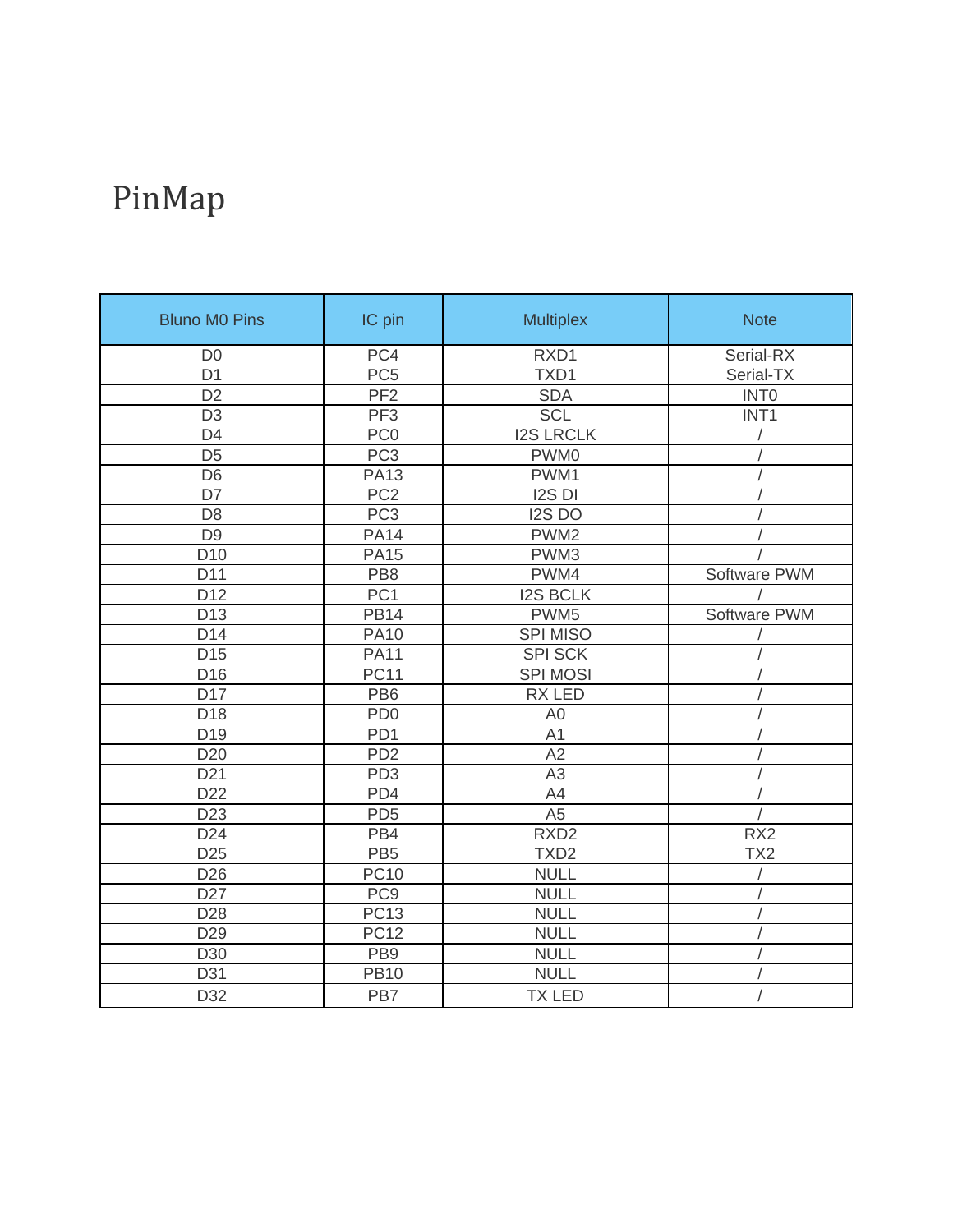## Tutorial

#### Requirements

- **Hardware** Bluno M0 x 1 Micro USB Cable x1
- **Software**

Arduino IDE (Version requirements: V1.6.X and later), Click to Download Arduino IDE from Arduino®

https://www.arduino.cc/en/Main/Software

### Setup Bluno M0 Software Development Environment

 Open Arduino IDE, **File->Preferences**, find **Additional Boards Manager URLs**, copy the below link, and paste in the blank.

https://raw.githubusercontent.com/DFRobot/DFRobotDuinoBoard/master/package\_dfrobot\_m3\_i ndex.json



File->Preferences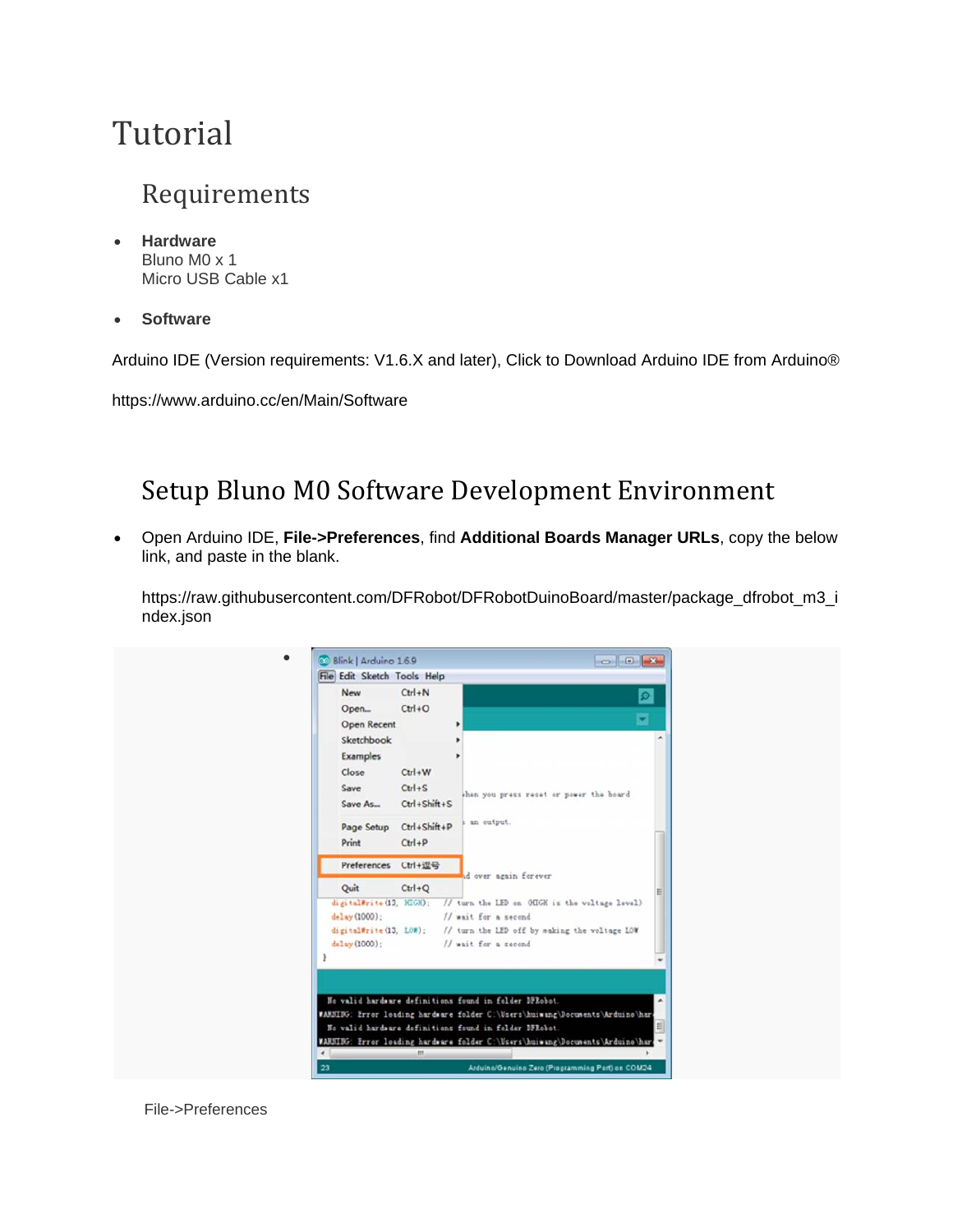| Sketchbook location:<br>C:\Users\huiwang\Documents\Arduino<br>Browse<br>Inglish (Inglish)<br>(requires restart of Arduino)<br>Editor Inngunge:<br>12<br>Editor font size:<br>Automatic 100 % (requires restart of Arduine)<br>Interface scale:<br>Show verbose output during: V compilation V upload<br>Compiler warnings:<br>Bone v<br>Display line numbers<br>Enable Code Folding<br>Verify code after upload<br>Use external editor<br>Check for updates on startup<br>V Update sketch files to new extension on save (pde -> . inc)<br>Save when verifying or uploading |
|-----------------------------------------------------------------------------------------------------------------------------------------------------------------------------------------------------------------------------------------------------------------------------------------------------------------------------------------------------------------------------------------------------------------------------------------------------------------------------------------------------------------------------------------------------------------------------|
|                                                                                                                                                                                                                                                                                                                                                                                                                                                                                                                                                                             |
|                                                                                                                                                                                                                                                                                                                                                                                                                                                                                                                                                                             |
| Additional Bourds Manager UMLs: . githhbusercontent.com/DFRobot/DFRobotDuinoBoard/waster/package_dfrobot_index.json                                                                                                                                                                                                                                                                                                                                                                                                                                                         |

paste url here

- Click **OK**
- Open **Tools->Board->Boards Manager**, enter Bluno in the search box, click **Install**

| <b>Boards Manager</b><br><b>DFRduine</b><br>Type All                                                                                         | $\overline{\mathbf{x}}$ |
|----------------------------------------------------------------------------------------------------------------------------------------------|-------------------------|
| Bluno MO MainBoard & DFRduino MO MainBoard by DFRobot<br>Boards included in this package:<br>Bluno MO MainBoard.<br>Online help<br>More info | ۸<br>Install            |
|                                                                                                                                              |                         |
|                                                                                                                                              |                         |
|                                                                                                                                              | ۰<br>Close              |

Found "Bluno M0"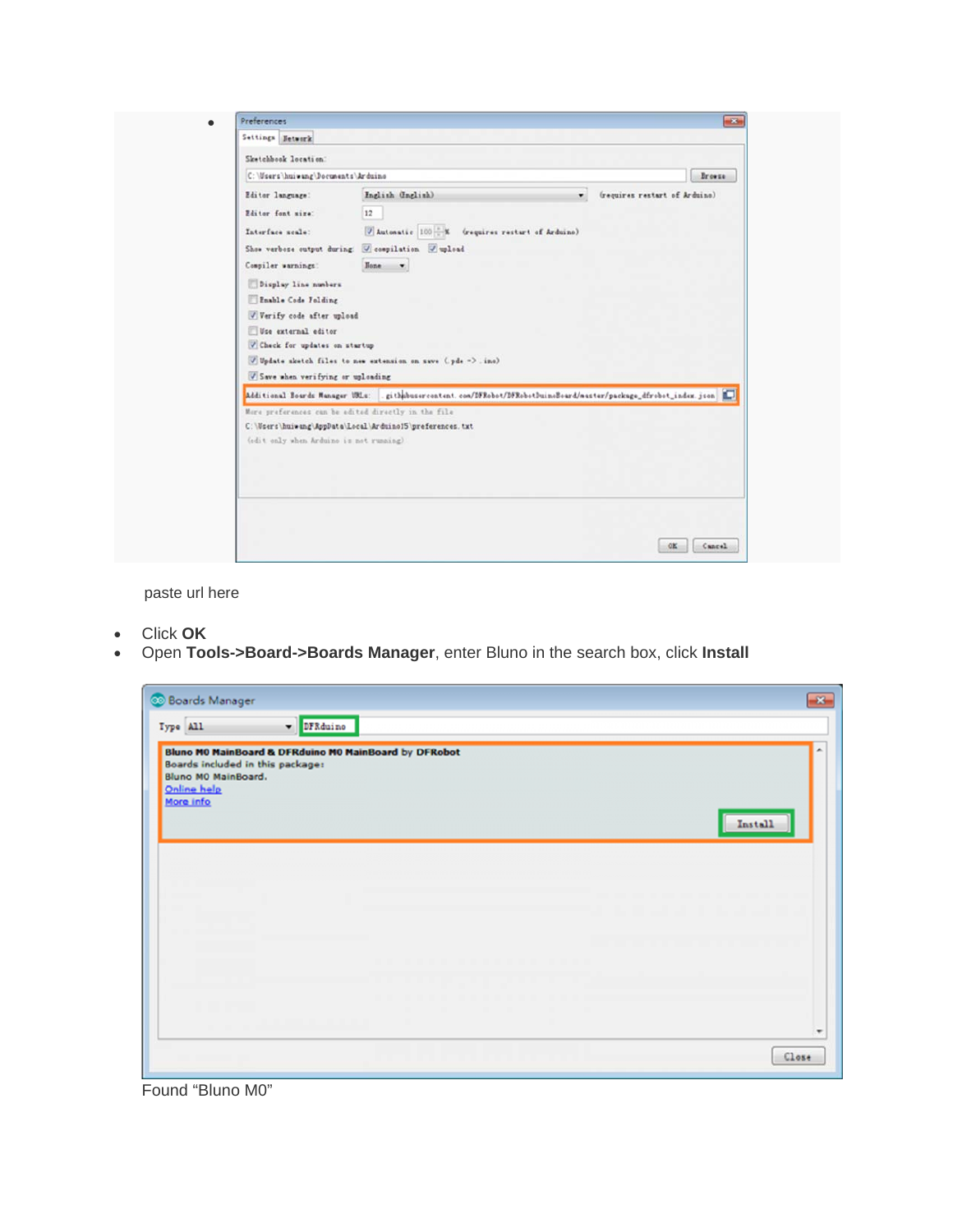| Type All                                                                            | - DFRduine |                                                                               |             |
|-------------------------------------------------------------------------------------|------------|-------------------------------------------------------------------------------|-------------|
| Boards included in this package:<br>Bluno MO MainBoard.<br>Online help<br>More info |            | Bluno MO MainBoard & DFRduino MO MainBoard by DFRobot version 1.0.0 INSTALLED | ٠<br>Renove |
|                                                                                     |            |                                                                               |             |
|                                                                                     |            |                                                                               |             |
|                                                                                     |            |                                                                               |             |
|                                                                                     |            |                                                                               |             |
|                                                                                     |            |                                                                               |             |
|                                                                                     |            |                                                                               |             |
|                                                                                     |            |                                                                               |             |

Install Bluno M0 MainBoard

Now, the development environment has been installed, you can use it like a normal Arduino board.

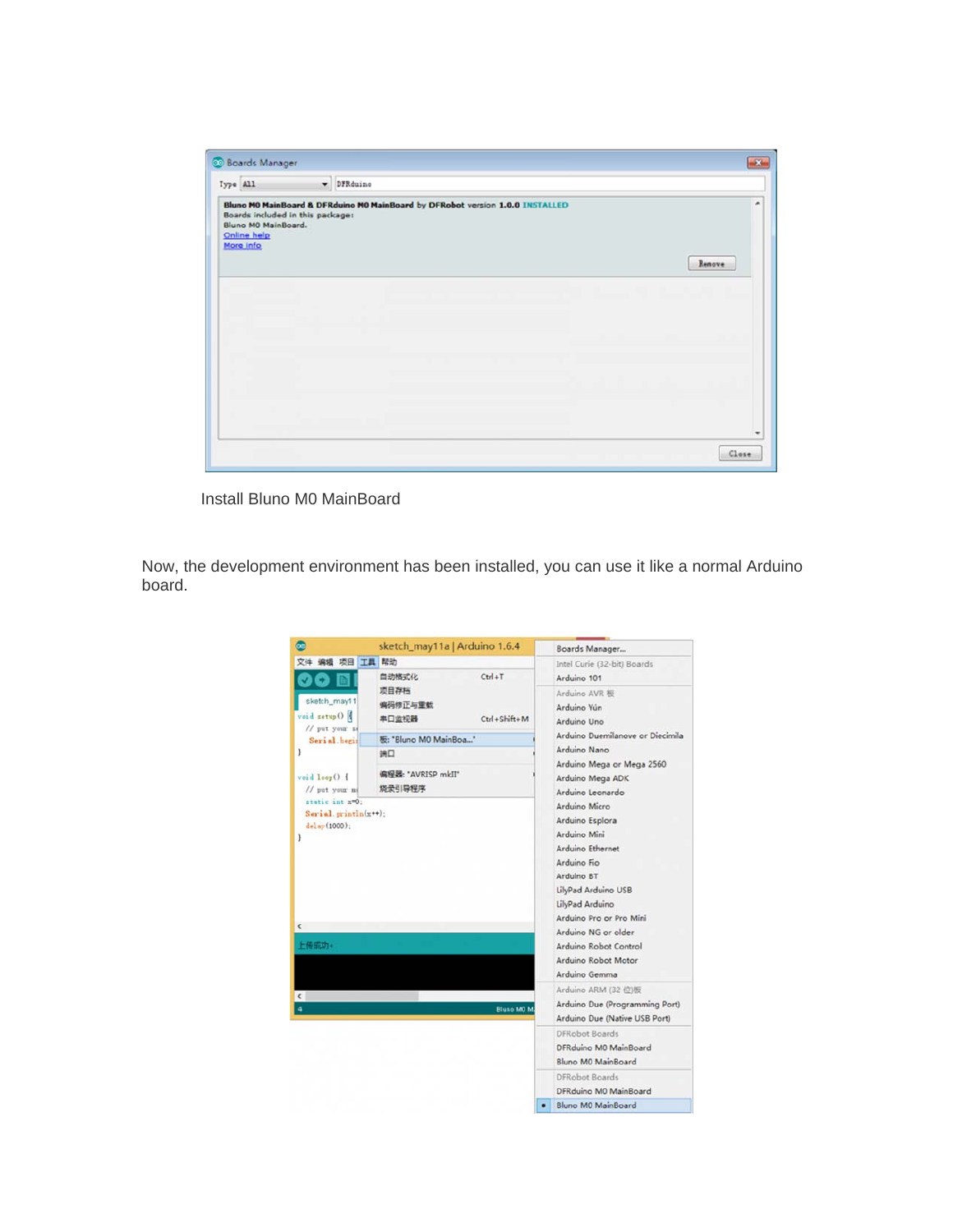## Driver Installation

 Some Win10 systems will install driver automatically. Please open device manager to check whether the COM X is installed, if yes, you can just download the program.



Connect M0 to your computer, and you will find an unknown device in the device manager.



- **Update Driver Software** --> **Browse my computer for driver software** .
- Generally, this driver is located in the SDK folder **C:\Users\yourUserName\AppData\Local\Arduino15\packages\nucDuino\hardware\nucDuin o\1.0.0\driver**
- Or you can download it here directly: Click to save. Sometime you need disable the digital signature.



### **Bluetooth Instruction**

Bluno M0 is consistent with Bluno series in Bluetooth. Please refers to Bluno SKU:DFR0267 for details.

### **Special Function**

### Hardware Serial port x2 & USB Serial Port x1

 Just like Arduino Leonardo, M0 has USB Serial Port and Hardware Serial Port. No like DFRduino M0, Bluno don't have Serial1. USB COM port, Bluetooth and Hardware Serial Port 1 share the same port: Serial.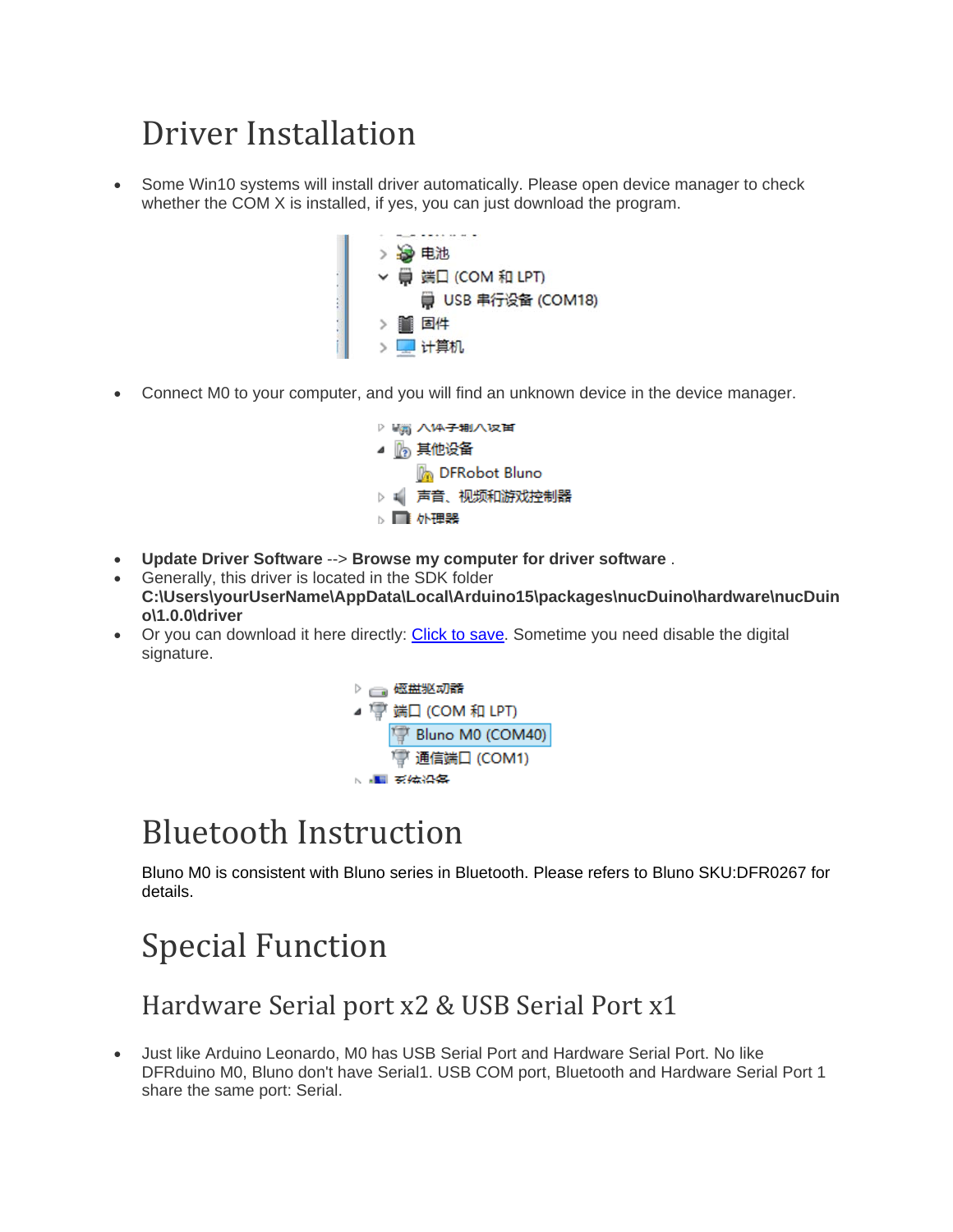| USB Serial Port               | Serial              |  |
|-------------------------------|---------------------|--|
| Hardware Serial Port 1        | Serial              |  |
| <b>Hardware Serial Port 2</b> | Serial <sub>2</sub> |  |

**Sample Code1:** D0&D1 refers to Serial, serial2 refers to Serial2. Users can use USB serial transformer tools to check printing.

```
void setup() { // put your setup code here, to run once: 
     Serial.begin(115200); 
     Serial2.begin(115200); 
} 
void loop() { // put your main code here, to run repeatedly: 
     Serial.println("I am Serial"); 
     Serial2.println("I am Serial 2"); 
     delay(1000); 
}
```
- **Result1:** Use USB serial transforming board to receive data from Serial2 and you can check printing in correspond in PC.
- **Sample Code2:** Digital IO

```
int pin; 
void setup() { // put your setup code here, to run once: 
    for(pin=24:pin<32:pin++) pinMode(pin,OUTPUT); 
     } 
} 
void loop() { // put your main code here, to run repeatedly: 
    for(pin=24;pin<32;pin++) digitalWrite(pin,HIGH);
```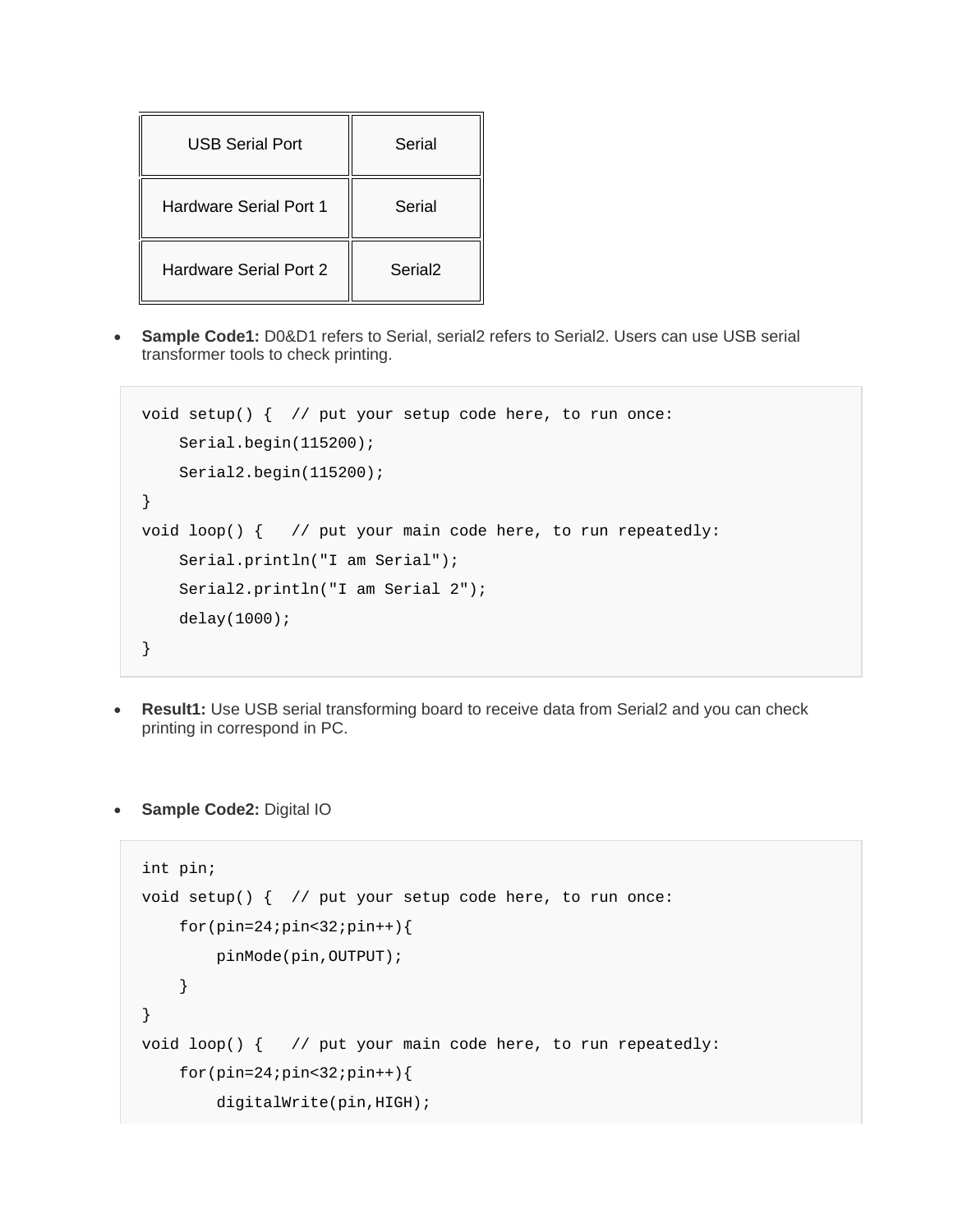```
 } 
    delay(500);
     for(pin=24;pin<32;pin++){ 
         digitalWrite(pin,LOW); 
     } 
    delay(500);}
```
#### **Sample Code3:** Play WAV in IIS

```
#include <SPI.h> 
#include <Wire.h> 
#include <SD.h> 
#include <WAV.h> 
// set up variables using the SD utility library functions: 
Sd2Card card; 
const int chipSelect = 4; 
void setup() 
{ 
   // Open serial communications and wait for port to open: 
   Serial.begin(115200); 
   while (!Serial) { 
    ; // wait for serial port to connect. Needed for Leonardo only 
   } 
   Serial.print("\nInitializing SD card..."); 
   // we'll use the initialization code from the utility libraries 
   // since we're just testing if the card is working! 
   if (!card.init(SPI_HALF_SPEED, chipSelect)) {
```